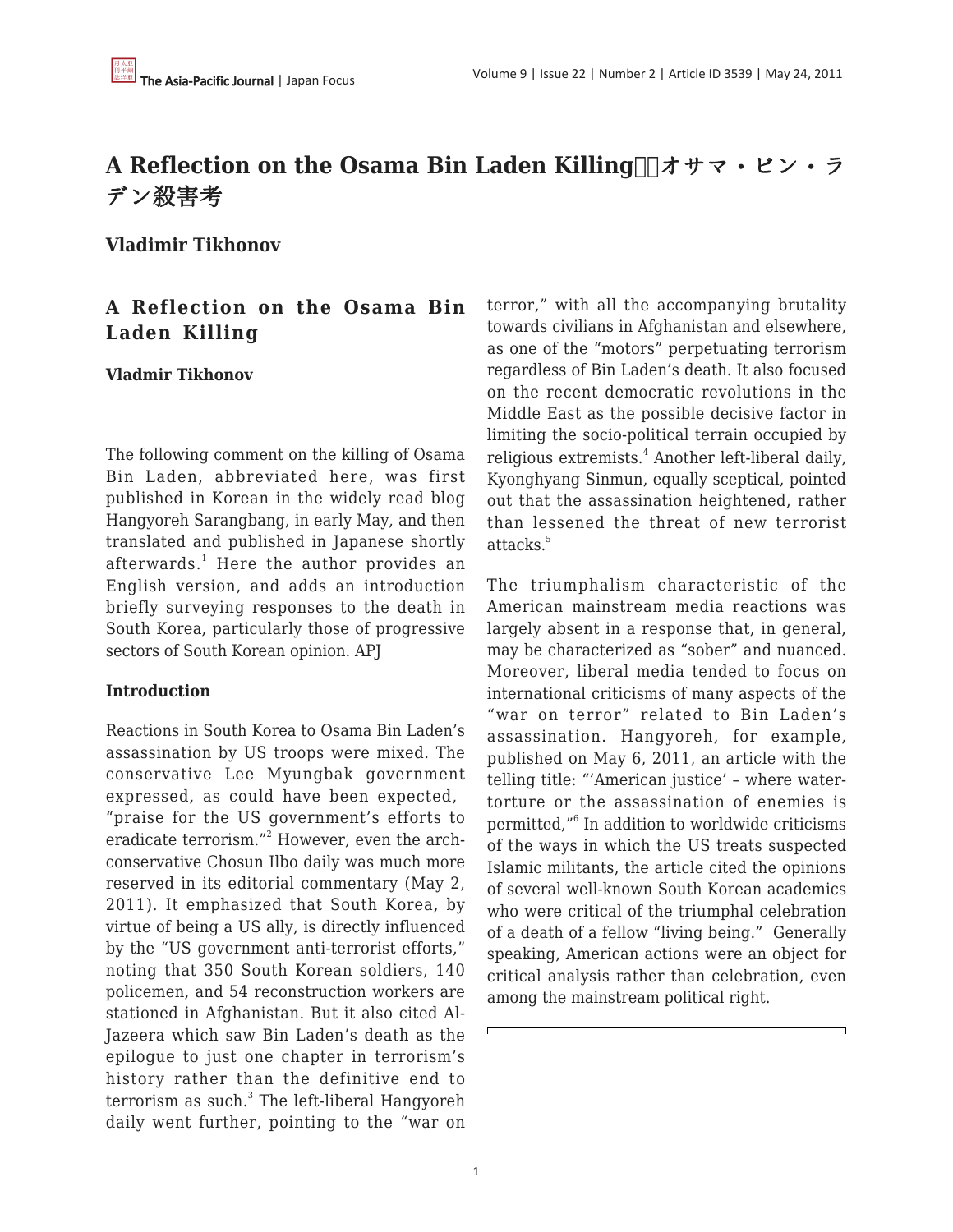

**More terror? Hangyoreh cartoon by Jang Bong-kun. U.S. President Barack Obama sits at his office desk with a nameplate "Obama bin Laden," wearing an Islamic turban and holding an AK-47. The smoking weapon reads, "Summary execution, terror on international law." Beside the desk a tub reads, "Waterboarding torture, terror on human rights."**

This sceptical and rather ambiguous mood reflects, to a degree, South Korea's ambiguous geopolitical standing – that of a military protectorate of the US, which, however, is economically dependent on quickly growing trade with and investment in China, and regards Middle Eastern and Latin American markets as highly promising for Korea's industrial exports. While US "protection" is seen as an important assurance in dealing with the rival regime in North Korea and with the emerging regional hegemon (China), the routine militaristic excesses of US foreign policy are also viewed as a possible destabilizing factor.

#### **Empire, Law, and Murder**

As a general rule in history, the establishment and maintenance of empires, whether it be the Han Empire in the east or Rome in the west, tends to be a story of mass bloodletting. There is no reason why the US empire should be different. The world dominance of American English, the supremacy of Hollywood-produced images of Rambo or Batman, or the US dollar's position as world's reserve currency – all these economic and cultural phenomena did not emerge of their own accord. They are underpinned by the Empire's record of having slaughtered tens of millions of diverse Others, beginning with American Indians and ending with Filipinos, Japanese, Koreans, Vietnamese and Arabs in the late  $19<sup>th</sup>$  and throughout the  $20<sup>th</sup>$  and early  $21<sup>st</sup>$  centuries, by all means available, including guns, machine-guns, cannons, missiles, "carpet bombing" and atomic bombing.

As slaughter is essential for the all-important business of establishing and maintaining an Empire, it is not simply accepted as a fact of life – it also tends to be relished by the rulers of Empire and these of their "faithful subjects" who have come to internalise their master's mentality and ways of thinking. After all, they are painfully aware of one simple fact – if not for all the tools of democracy and progress, from the bullets fracturing someone else's skulls to the Predator-fired missiles pulverizing human bodies in a matter of seconds, they would have never found themselves in the positions they presently occupy. After all, they are not the first-ever imperial people in history to relish slaughter's sights and sounds. The same feature was present in Rome – where the Colosseum drew cheerful crowds shouting, as if in some orgasmic rupture, at the moment when the sword of a stronger gladiator would penetrate the fallen body of his (or sometimes her) weaker colleague, with a little fountain of blood gushing up from what seconds earlier had been a living human being. For an Empire built by the sword, the weapon does not symbolise death – it symbolises instead the vital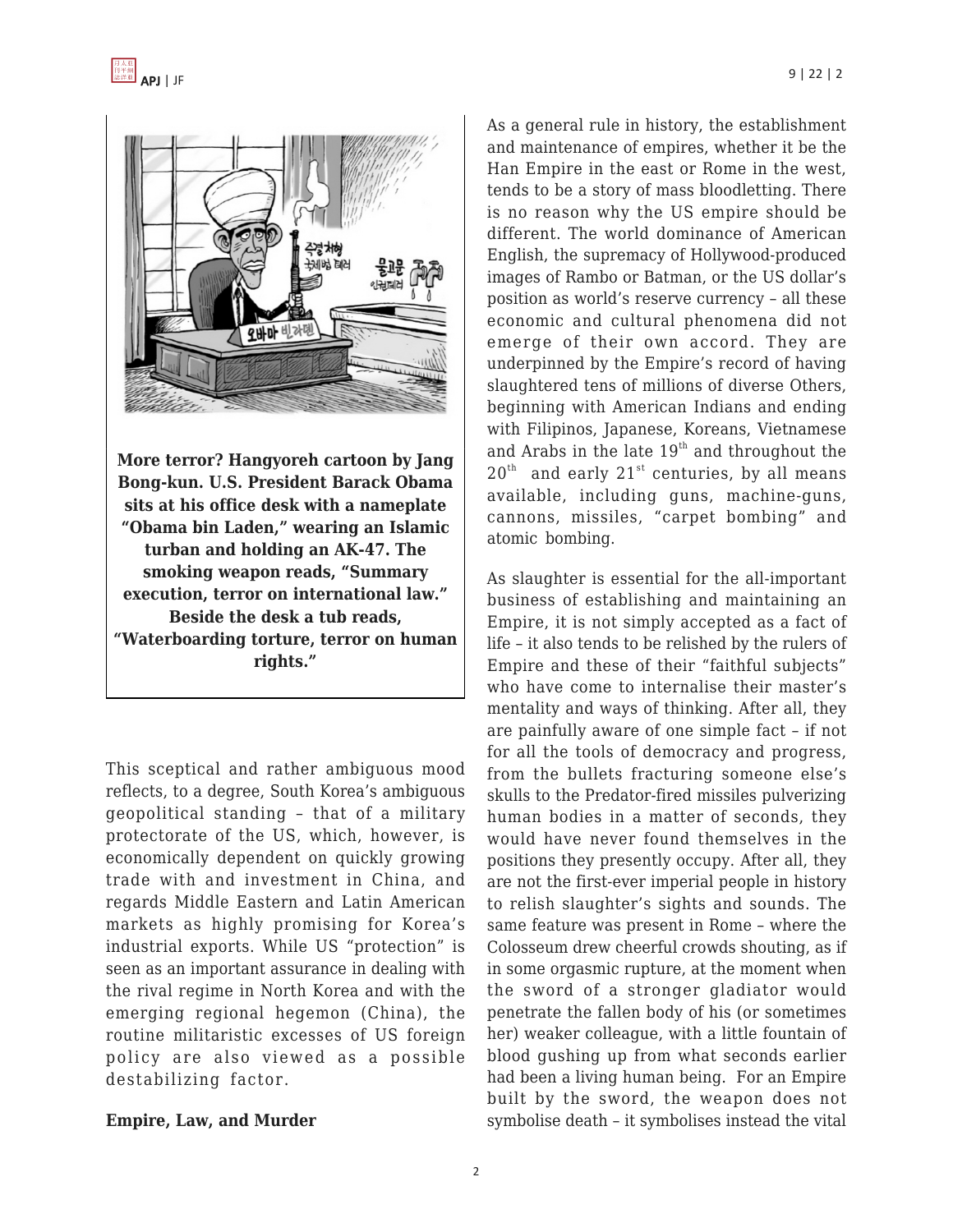force of life.

Even in those days when "US expansion" still meant just further extension of the Frontier rather than establishing new military bases thousands of miles away from the "Homeland", a death of some particularly "harmful" (read "independent" or "inclined to resistance") Indian chief might provoke an outpouring of mass hilarity. By World War II, the deaths of the inimical "Japs" came to be celebrated by GIs making souvenirs for girlfriends and parents out of "enemy" skulls or bones. In more vegetarian times after the end of Vietnam War and end of conscription, it started to looks as if celebration of death and destruction at last had come to be limited to more civilized "secondary" methods of enjoying gore – from action films to militaristic video games. But the widely televised mode of popular celebration among at least some segments of American population (which generated doubts and second thoughts even among some relatively conservative US commentators)<sup>7</sup> showed that Empire's grisly ways of celebrating destruction are far from having disappeared.

This outburst of joy over the macabre assassination may appear strange if one remembers that the US, after all, is a paragon of the "rule of law" - and not only at the level of declarations. Its population of lawyers numbers (as of 2007) 1,143,358 – about one fourth of the whole Norwegian population. Indeed, America remains an "empire of litigation." With "sacred and inviolable" private property given almost divine status and law acting as its guardian angel, American society really hinges upon a reified concept of "law." Yet neither the President nor the absolute majority of "loyal and patriotic" citizens seemed interested in even a cursory review of the legality of Bin Laden's liquidation from the viewpoint of international law. Even in a country like the US which retains the death penalty, killing someone "lawfully" requires a death sentence approved by all the higher legal tribunals in

cases in which the accused appeals. To be sure, on November 4, 1998, Bin Laden was indicted by United States District Court for the Southern District of New York on suspicion of conspiracy to murder US citizens – but he was never tried, not even in absentia, and was never given an opportunity to defend himself against the accusations levelled at him. And instead of ordering his henchmen to make all possible efforts to ensure that Bin Laden would be taken to the US for a fair trial, President Obama, who holds a doctorate in law, evidently ordered him to be shot in case of even the slightest resistance. In the absence of a formal death sentence, "liquidation" of this sort amounts to state-ordered extra-judicial murder. That, however, did not seem to bother either Dr. Obama or the majority of his - largely lawabiding and very litigious - citizenry.

In addition, Bin Laden was not liquidated alone. Even according to the information provided by his assassins, he was dispatched together with several adult male members of his coterie. One woman and one child, moreover, are believed to have been murdered in the process of murdering Bin Laden. This sort of "collateral damage" is not simply a state-level murder - it amounts to the war crime of "indiscriminate massacre of civilians including women and children." In fact, formally Bin Laden himself was a civilian too, but, if some violence is to be done to the formal criteria, he may be called a "combatant in the broader meaning of the word" since he subjectively styled himself a "holy warrior." But even in this case, murdering him, together with some of his underlings and their family members, on Pakistani territory, was a grave violation of Pakistani state sovereignty.

However, these crimes did not seem to be either prevented or even post factum criticized by the system of "checks and balances" supposedly built in to American democracy. Neither legislative nor judicial powers seemed able or willing to do anything to restrain this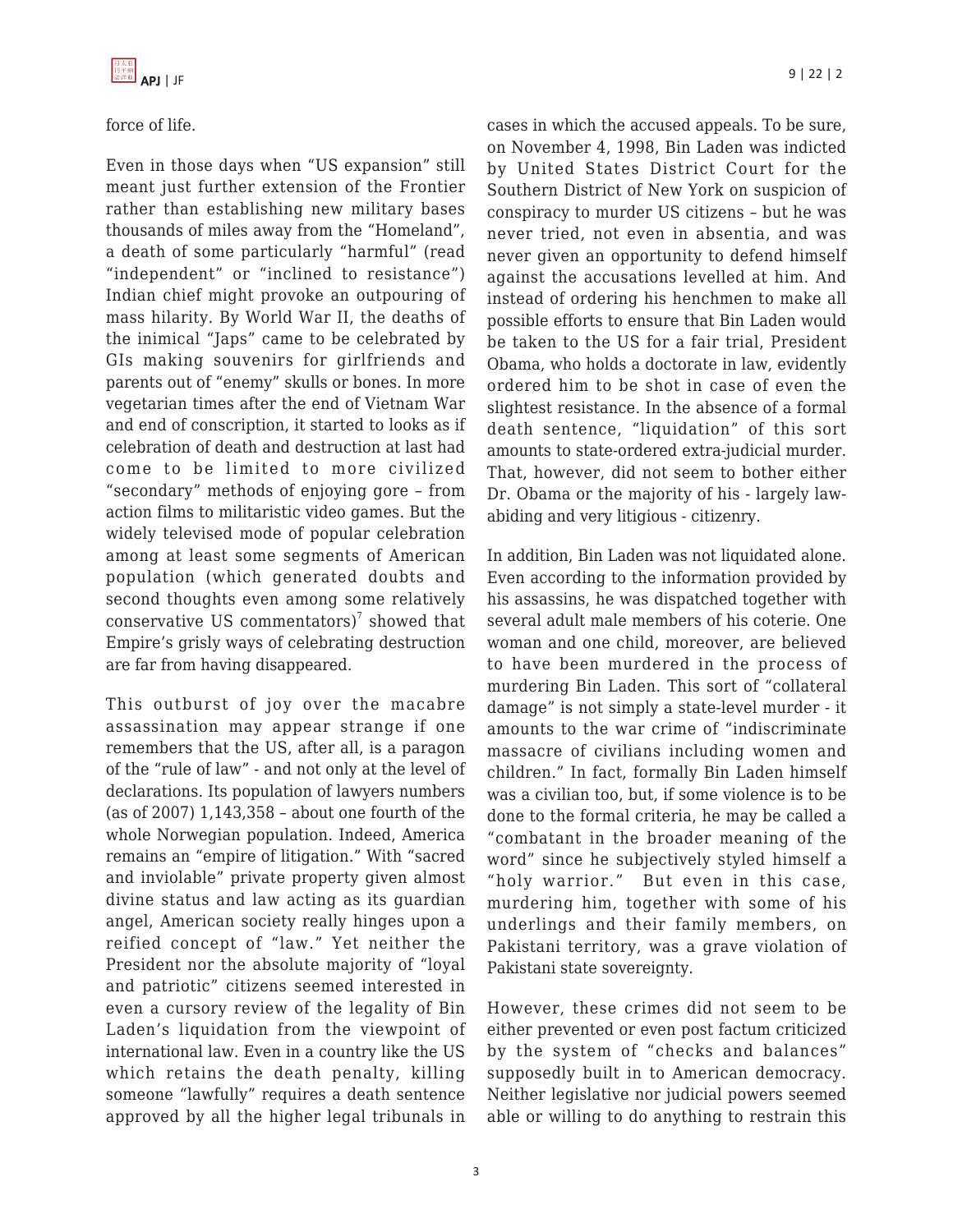blatant abuse of executive prerogative. Nor was the conservative-liberal mainstream "free press," the supposed "fourth power," any more relevant as a "checking and balancing mechanism." The most legally-minded nation in the world was largely undisturbed in its mediachoreographed outburst of collective joy. How do such things become possible in this empire of lawyers?

In fact, the Bin Laden affair teaches us certain important things about the basic operating rules of the legal system in a thoroughly capitalist society. The law in the US is virtually reified, but reification serves a purpose. The law is really sacred as long as it serves to protect the most sacrosanct value of the capitalist society, its kokutai (the "political essence of the state", in the parlance of Japan's pre-war nationalists), namely the holy right of private property.

Bin Laden, originally a CIA-sponsored anti-Soviet mujahidin organizer from the Afghan War (1978-1987), lost any claim to legal protection as soon as he turned his guns against his erstwhile sponsors. Because his activities disturbed the smooth supply of energy to the production centres of American power, protection was denied him.

In conclusion, we can say that this incident served to drive home an important truth – the importance of the law in the US is relative, not absolute. I do not think that South Korea demonstrates any basic difference in this respect. In fact, in the South Korean case, the "relativity" of law may be even more pronounced. Imagine, for example, what would happen in case of a serious armed conflict between the "Samsung kingdom" in the South and the dynastic rule of the Kim family in the North, two equally exploitative regimes, to anyone who either appealed to the Korean public to keep neutral or tried to make use of the conditions of war-time contingency to bring about an anti-capitalist revolution. There can be no doubt that any radical who dared to oppose war in wartime or to issue such an appeal, whether or not it was backed by any sort of action, would be imprisoned or even subject to on-the-spot execution.

Vladimir Tikhonov (Korean name – Pak Noja) was born in Leningrad (St-Petersburg) in the former USSR (1973) and educated at St-Petersburg State University (MA, 1994) and Moscow State University (Ph.D. in ancient Korean history, 1996). He is a professor at Oslo University. A specialist in the history of ideas in early modern Korea, he is the author of Usung [yǒlp'ae ǔi sinhwa](http://www.aladdin.co.kr/shop/wproduct.aspx?isbn=8984311529) (The Myth of the Survival of the Fittest, 2005) and [Social Darwinism and](http://www.amazon.com/Social-Darwinism-Nationalism-Korea-1880s-1910s/dp/9004185038) [Nationalism in Korea: the Beginnings](http://www.amazon.com/Social-Darwinism-Nationalism-Korea-1880s-1910s/dp/9004185038) [\(1880s-1910s\)](http://www.amazon.com/Social-Darwinism-Nationalism-Korea-1880s-1910s/dp/9004185038) (Brill, 2010). He is the translator (with O. Miller) of [Selected Writings of Han](http://www.amazon.com/Selected-Writings-Han-Yongun-%20Darwinism/dp/1905246471/ref=sr_1_1?ie=UTF8&s=books&qid=1237140788&sr=8-1) [Yongun: From Social Darwinism to Socialism](http://www.amazon.com/Selected-Writings-Han-Yongun-%20Darwinism/dp/1905246471/ref=sr_1_1?ie=UTF8&s=books&qid=1237140788&sr=8-1) [With a Buddhist Face](http://www.amazon.com/Selected-Writings-Han-Yongun-%20Darwinism/dp/1905246471/ref=sr_1_1?ie=UTF8&s=books&qid=1237140788&sr=8-1) (Global Oriental/University of Hawaii Press, 2008).

Recommended citation: Vladimir Tikhonov, A Reflection on the Osama Bin Laden Killing, The Asia-Pacific Journal Vol 9, Issue 22 No 2, May 30, 2011.

### **Notes**

- $1$  [Link](http://blog.hani.co.kr/gategateparagate/35116, and http://blog/livedoor/archives/1477413.html/)
- $2$  [Link](http://blogs.wsj.com/korearealtime/2011/05/02/sks-lee-praises-u-s-strike-on-bin-laden/)
- $3$  [Link](http://news.chosun.com/site/data/html_dir/2011/05/02/2011050202332.html)
- 4 [Link](http://www.hani.co.kr/arti/international/international_general/475958.html)
- 5 [Link](http://news.khan.co.kr/kh_news/khan_art_view.html?artid=201105022207265&code=970201)
- $6$  [Link](http://www.hani.co.kr/arti/international/international_general/476678.html)